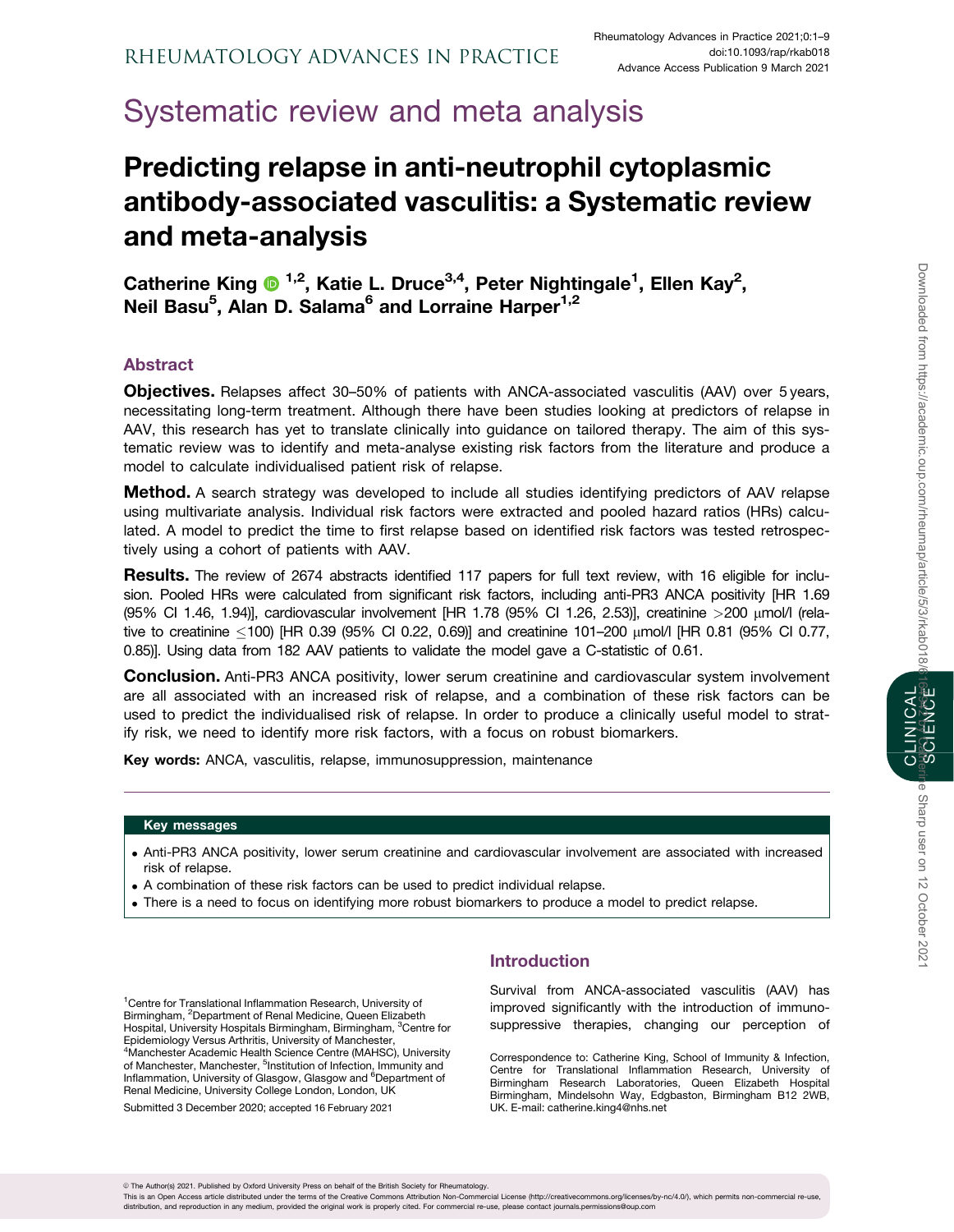<span id="page-1-0"></span>vasculitides from acutely fatal diseases to chronic relapsing–remitting conditions [[1,](#page-7-0) [2](#page-7-0)]. Although survival rates now approach 80% at 5 years, there is still considerable morbidity and mortality associated with AAV; the mortality ratio remains 2.6 times worse than the ageand sex-matched general population [[3](#page-7-0)].

Despite initial disease control, relapse occurs in 30– 50% of patients over 5 years, necessitating repeated courses of immunotherapy and, in many, long-term treatment [\[4](#page-7-0)]. Relapses are associated with accumulation of disease- and treatment-related damage and morbidity [[4](#page-7-0)]. However, prolonged maintenance therapy to reduce the risk of relapse is also coupled with toxicity [[5](#page-7-0)]. Current recommendations suggest  $\geq$ 24 months of remission-maintenance therapy once remission has been achieved, although the optimal duration remains unknown [[6,](#page-7-0) [7\]](#page-7-0).

Although there have been randomized control trials (RCTs) and a number of observational studies looking at clinical, histological and biochemical predictors of relapse in AAV, there is variability in the risk factors identified, and thus far, no meta-analysis of these has been performed to quantify their risk [[8–10\]](#page-7-0). Furthermore, this research has yet to translate clinically into guidance on tailored therapy dependent on individualised risk of relapse.

The primary aim of our study was to identify risk factors for relapse in AAV through a systematic review and meta-analysis. The secondary aim was to develop a model to predict the risk of relapse.

### **Methods**

This systematic review protocol was registered with the International Prospective Register of Systematic Reviews (PROSPERO) on 28 June 2018 (registration number: CRD42018102716).

#### Search strategies

A literature search strategy for MEDLINE and EMBASE was developed, with the help of a librarian, to include all studies identifying predictors of AAV relapse from database inception to December 2020. Database-specific indexing was used for MEDLINE and EMBASE. The main search concepts were AAV and all its derivatives for disease terminology combined with relapse/recurrence. We included only those studies written in English and involving adult humans. The search strategies can be found in the [supplementary material](https://academic.oup.com/rheumap/article-lookup/doi/10.1093/rap/rkab018#supplementary-data) (for MEDLINE, [Supplementary](https://academic.oup.com/rheumap/article-lookup/doi/10.1093/rap/rkab018#supplementary-data) [Table S1,](https://academic.oup.com/rheumap/article-lookup/doi/10.1093/rap/rkab018#supplementary-data) and for EMBASE, [Supplementary Table S2](https://academic.oup.com/rheumap/article-lookup/doi/10.1093/rap/rkab018#supplementary-data), available at Rheumatology Advances in Practice online).

Abstracts and titles for all studies identified from the literature search were reviewed by two reviewers (C.K. and E.K.) for relevance. They had to involve patients with AAV with reference to risk factors for relapse to be endorsed for full-paper review. Full papers of selected abstracts were then assessed independently for eligibility based on stipulated inclusion and exclusion criteria

(C.K. and K.L.D.), and any disagreements were resolved by a referee (E.K.). The main inclusion criteria were adult patients with a new diagnosis of AAV with  $>12$  months of follow-up. Patients had to have achieved remission with remission-induction treatment and subsequently received maintenance therapy. Studies had to have identified and quantified independent predictors of AAV relapse using multivariable analysis or an RCT with relapse or sustained remission as an endpoint. Studies were excluded if there was no definition of relapse, if their immunosuppression was not clearly defined with the induction and maintenance agent and duration, or if they were a case report, review or conference abstract.

We defined a risk factor as any measurable variable that was associated with a relapse event during the follow-up period of the study.

Further searches were also performed of the references in relevant papers and review articles to identify any additional studies that might also address the research question. Where the same study published results for a risk factor in more than one manuscript, the results from the most recent publication were used.

#### Data extraction

For the eligible studies, data were extracted by two authors (C.K. and K.L.D.) using a standardized form. Data extracted from the studies included sample size, sampling frame, data collection, follow-up duration, study design and aims. Details of induction and maintenance treatment were extracted, along with patient characteristics including gender, age, anti-PR3 positivity, BVAS and creatinine at study entry. Outcome data were extracted on risk factors with their hazard ratio (HR) and P-values. Where more than one model was presented in the same study, the model with the greatest number of significant risk factors was used.

On reviewing the sampling frame from the data-extraction form, it became apparent that there were 11 studies deemed eligible that had included patients from the same RCTs in their pooled study cohorts. The RCT cohorts included in more than one eligible study were CYCAZEREM, CYCLOPS, NORAM, MEPEX, WEGENT and IMPROVE; many of the original RCTs did not meet the initial inclusion criteria [\[11–16](#page-7-0)]. In order to ensure that there was no data duplication in the meta-analysis, further studies were excluded from the meta-analysis after a sensitivity analysis, assessment of quality using the Quality In Prognosis Studies (QUIPS) tool and discussion among all authors. The sensitivity analysis was performed by taking a single risk factor and calculating the pooled HR based on the inclusion of each duplicated study.

#### Statistical analysis

Only those risk factors that were identified in more than one eligible study were included in the meta-analysis. Studies presenting risk factors in the form of a HR and 95% CI, or those in which such estimates could be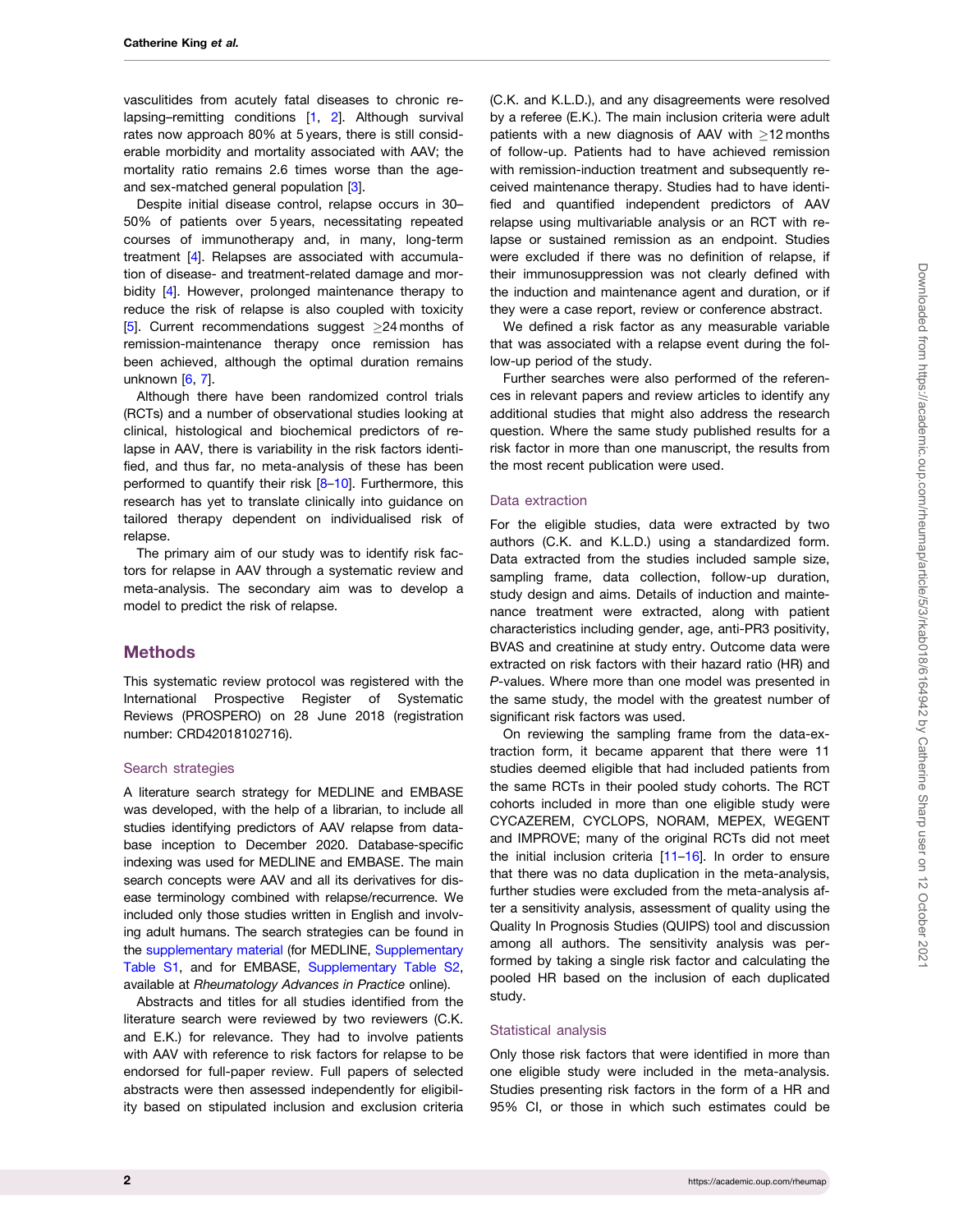<span id="page-2-0"></span>derived from the presented statistics, were included in the meta-analysis. Categorical risk factors were standardized to the same reference category and continuous variables to the same units. Pooled HRs for individual risk factors were calculated using REVMAN software. Heterogeneity was assessed using  $l^2$  statistics.

The quality of the studies was assessed using the QUIPS tool, which is designed for use in systematic reviews of prognostic factor studies [[17](#page-7-0)]. QUIPS is composed of six categories to assess the risk of bias: study participation; study attrition; prognostic factor measurement; outcome measurement; study confounding; and statistical analysis and reporting. For each study, all six categories were scored separately as being of high, moderate or low quality. Assessment of bias was completed independently by two authors (C.K. and K.L.D.) for each study included in the meta-analysis, with disagreements being resolved by discussion. All studies were included in the analysis, but where data duplication occurred, quality was used to differentiate studies for inclusion.

We constructed a funnel plot, in which a measure of the study size was plotted against the HR. We used the logarithm of the HRs from individual studies and the logarithm of precision (1/variance). The distribution on the funnel plot was used to assess for publication bias and small-study effect in the meta-analysis.

Concordance statistics were used to validate a model based on the identified risk factors at diagnosis, using the data collected retrospectively from the electronic patient records of 182 patients with AAV under the care of the vasculitis clinic at University Hospitals Birmingham National Health Service Foundation Trust in 2018. Patients were included if they had achieved remission after induction treatment and if data were available for the risk factors identified after the meta-analysis. We defined relapse in our cohort as new or worsening disease activity that required a change in treatment. BVAS was used to identify organ involvement, but this remained a clinical decision. Cox regression analysis was applied to test the possible score combinations of combined risk factors, with analysis truncated at 5 years of follow-up.

## **Results**

#### Systematic review

We reviewed 2674 abstracts (1652 EMBASE, 1021 MEDLINE and 1 reference list), of which 2557 were excluded [\(Fig. 1A\)](#page-3-0). The complete list of abstracts reviewed and their outcomes are available on request from the corresponding author.

One hundred and seventeen full-text studies were then screened for eligibility. Of these, 101 were excluded, primarily owing to a lack of multivariate analysis or poor identification of specific treatment regimens, as outlined in [Fig. 1A.](#page-3-0)

The 16 studies eligible for the systematic review in-cluded a total of 27[8](#page-7-0)5 patients  $[8-13, 18-27]$  $[8-13, 18-27]$  $[8-13, 18-27]$  $[8-13, 18-27]$  $[8-13, 18-27]$ . The studies were published between 2005 and 2018, and the designs included nine RCTs, five post-hoc analyses and two cohort studies.

#### Meta-analysis

#### Risk factors identified

Thirty risk factors were identified in total from the studies in the systematic review, of which 21 were identified in only one study and were not included in the metaanalysis ([Fig. 1B\)](#page-3-0). Thirteen of these single risk factors were not significant  $(P > 0.05)$ . As demonstrated in [Fig. 1A](#page-3-0), eight full-text articles were excluded because they identified these single-study risk factors. The single-study risk factors are included in [Supplementary](https://academic.oup.com/rheumap/article-lookup/doi/10.1093/rap/rkab018#supplementary-data) [Table S3](https://academic.oup.com/rheumap/article-lookup/doi/10.1093/rap/rkab018#supplementary-data), available at Rheumatology Advances in Practice online.

#### Quality assessment

The quality of the remaining nine studies was assessed using the QUIPS tool. This can be found in [Supplementary Table S4](https://academic.oup.com/rheumap/article-lookup/doi/10.1093/rap/rkab018#supplementary-data), available at Rheumatology Advances in Practice online.

None of the studies scored a low risk of bias in all six quality categories assessed using QUIPS. Study confounding was the area with the highest degree of bias across the studies owing to the variation in confounding factors assessed in the multivariate analysis of the studies. Only one RCT remained in the analysis, which reflects the overall poorer quality of the studies [[12](#page-7-0)].

#### Studies excluded owing to data duplication

Seven of nine of the remaining studies included patient cohorts from the same trials, and therefore studies had to be excluded from the analysis to avoid duplication of patient data. [Supplementary Table S5](https://academic.oup.com/rheumap/article-lookup/doi/10.1093/rap/rkab018#supplementary-data), available at Rheumatology Advances in Practice online, summarizes this duplication of patient cohorts.

The CYCLOPS trial was the most frequently used cohort, with four of the eligible studies including patients from this trial; only one of these could be included in the meta-analysis [[8,](#page-7-0) [9,](#page-7-0) [19](#page-7-0), [24](#page-8-0)]. The three largest studies, with the longest durations of follow-up, were those by De Joode et al. [[19](#page-7-0)], Walsh et al. [[8\]](#page-7-0) and Morgan et al. [[9\]](#page-7-0); they were all post-hoc analyses including pooled patient cohorts from multiple trials including CYCLOPS, each identifying multiple risk factors.

Anti-PR3 ANCA positivity at diagnosis was the most frequently identified risk factor. Using this risk factor, we performed a sensitivity analysis [\(Supplementary Table](https://academic.oup.com/rheumap/article-lookup/doi/10.1093/rap/rkab018#supplementary-data) [S6,](https://academic.oup.com/rheumap/article-lookup/doi/10.1093/rap/rkab018#supplementary-data) available at Rheumatology Advances in Practice online). This demonstrated a difference of only 0.62 between the largest (2.03) and smallest (1.41) HR, with the inclusion of the study by Walsh et al. [\[8](#page-7-0)] and exclusion of the other three duplicate studies producing a HR 1.69 (95% Cl 1.46, 1.94) with low heterogeneity ( $l^2$  7%). The study by Walsh et al.  $[8]$  $[8]$  had the largest sample size in the systematic review, with 535 patients and a median follow-up of 40 months. The studies by Walsh et al.  $[8]$  $[8]$ and Morgan et al.  $[9]$  $[9]$  were both assessed to have a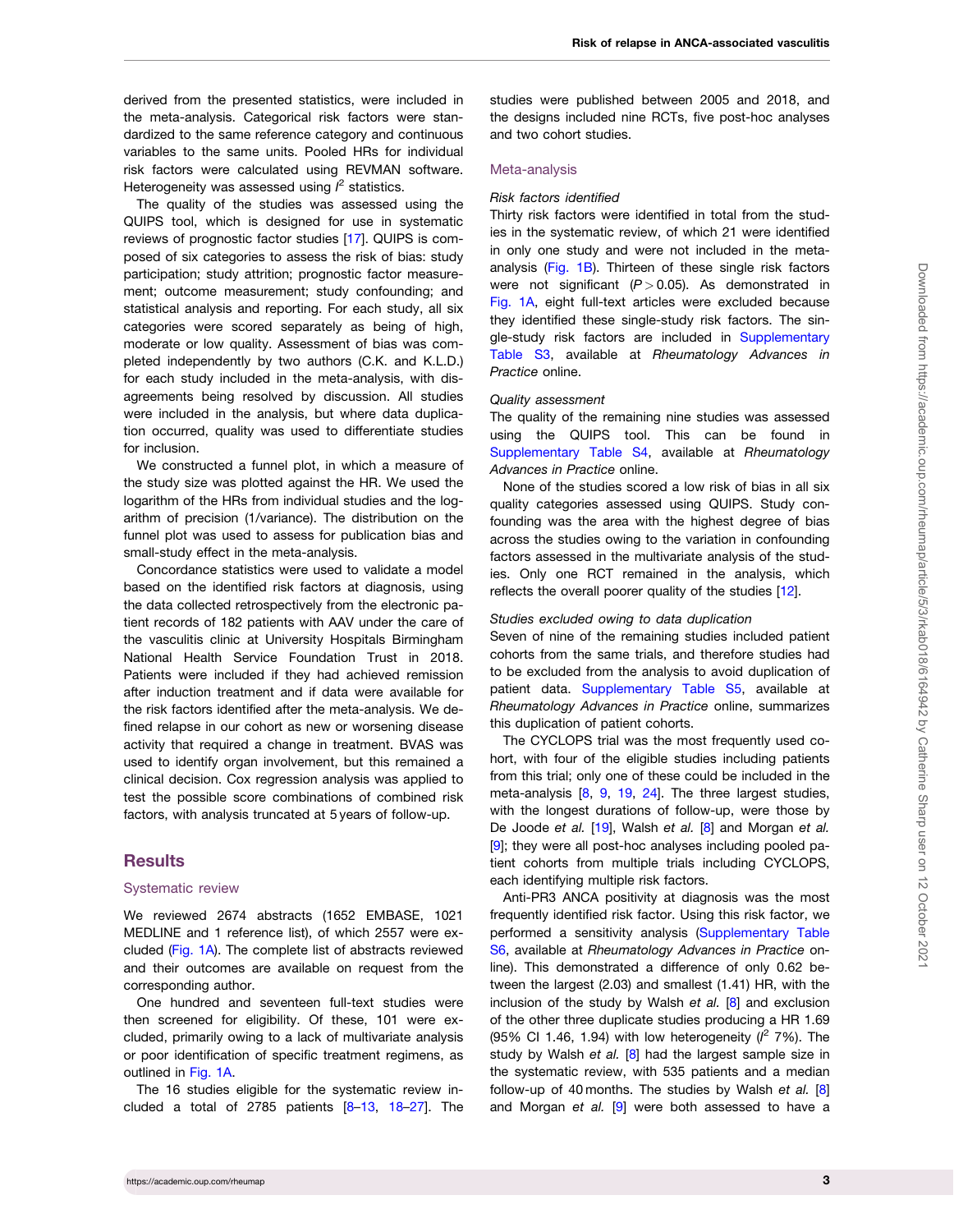<span id="page-3-0"></span>FIG. 1 Flowcharts demonstrating the number of studies (A) and risk factors (B) identified, screened and included in the meta-analysis



#### TABLE 1 All risk factors remaining in the meta-analysis

| <b>Risk factor</b>                                                                    | Number of<br>studies | <b>Effect size [HR</b><br>(fixed, 95% CI)] | P-value     | $I^2(%$ |
|---------------------------------------------------------------------------------------|----------------------|--------------------------------------------|-------------|---------|
| Anti-PR3 ANCA positive at diagnosis                                                   | 4                    | 1.69 (1.46, 1.94)                          | $<$ 0.00001 |         |
| Lung involvement at diagnosis                                                         | 3                    | 1.18(0.90, 1.86)                           | 0.24        | 0       |
| Age at diagnosis (per year)                                                           | 3                    | 1.00(0.99, 1.01)                           | 0.79        | 84      |
| Cardiovascular system involvement at diagnosis                                        | 2                    | 1.78 (1.26, 2.53)                          | 0.001       | 43      |
| Upper respiratory tract involvement at diagnosis                                      | 2                    | 1.39(0.91, 2.13)                           | 0.13        | 0       |
| Creatinine at diagnosis $>200$ µmol/l (relative to creatinine <100 µmol/l)            | $2^*$                | 0.39(0.22, 0.69)                           | 0.001       | n/a     |
| Creatinine at diagnosis 100-200 $\mu$ mol/I (relative to creatinine <100 $\mu$ mol/I) |                      | 0.81(0.77, 0.85)                           | < 0.001     | n/a     |

\*Creatinine was identified as a risk factor in two studies, but owing to the different units of measurement the data could not be pooled and were selected from one study. HR: hazard ratio; n/a: not assessed.

moderate risk of bias using the QUIPs tool, compared with a high risk in the study by De Joode et al. [\[19](#page-7-0)] [\(Supplementary Table S4](https://academic.oup.com/rheumap/article-lookup/doi/10.1093/rap/rkab018#supplementary-data), available at Rheumatology Advances in Practice online). Overall, our consensus opinion was that selecting the study by Walsh et al. [[8](#page-7-0)] produced a more reliable and clinically relevant meta-analysis.

The same process was followed for the WEGENT trial, excluding the study by Puéchal et al.  $[20]$  $[20]$  from further analysis.

#### Risk factors included in the meta-analysis

Pulsed vs oral CYC was excluded as a risk factor after all three of the studies that identified this risk factor were excluded owing to data duplication [\[9](#page-7-0), [19,](#page-7-0) [24](#page-8-0)]. Six risk factors remained in the meta-analysis identified from four studies, as listed in Table 1 [[8,](#page-7-0) [18,](#page-7-0) [22,](#page-8-0) [25](#page-8-0)]. Three of these risk factors produced non-significant  $(P < 0.05)$  pooled HRs (Table 1). These risk factors were

composed of non-significant HRs from individual studies and despite pooling, remained non-significant.

The measurement unit of creatinine varied between studies, making it difficult to pool this relapse risk. Two studies remaining in the meta-analysis demonstrated the negative trend for increasing relapse risk with a lower serum creatinine at diagnosis, although their units could not be pooled [[8,](#page-7-0) [18\]](#page-7-0). Likewise, an additional study in the meta-analysis, by Pierrot-Deseilligny Despujol et al. [\[22\]](#page-8-0), identified a reduced risk of relapse associated with an estimated glomerular filtration rate <30ml/min. We included the data from the study by Walsh et al. [\[8\]](#page-7-0) because this included the larger number of patients and it graded the risk factor, producing two HRs.

Thus, the meta-analysis identified three significant risk factors for relapse in patients with AAV, namely anti-PR3 ANCA positivity [\(Fig. 2A\)](#page-4-0), cardiovascular system (CVS) involvement [\(Fig. 2B](#page-4-0)) and a lower serum creatinine, all at diagnosis.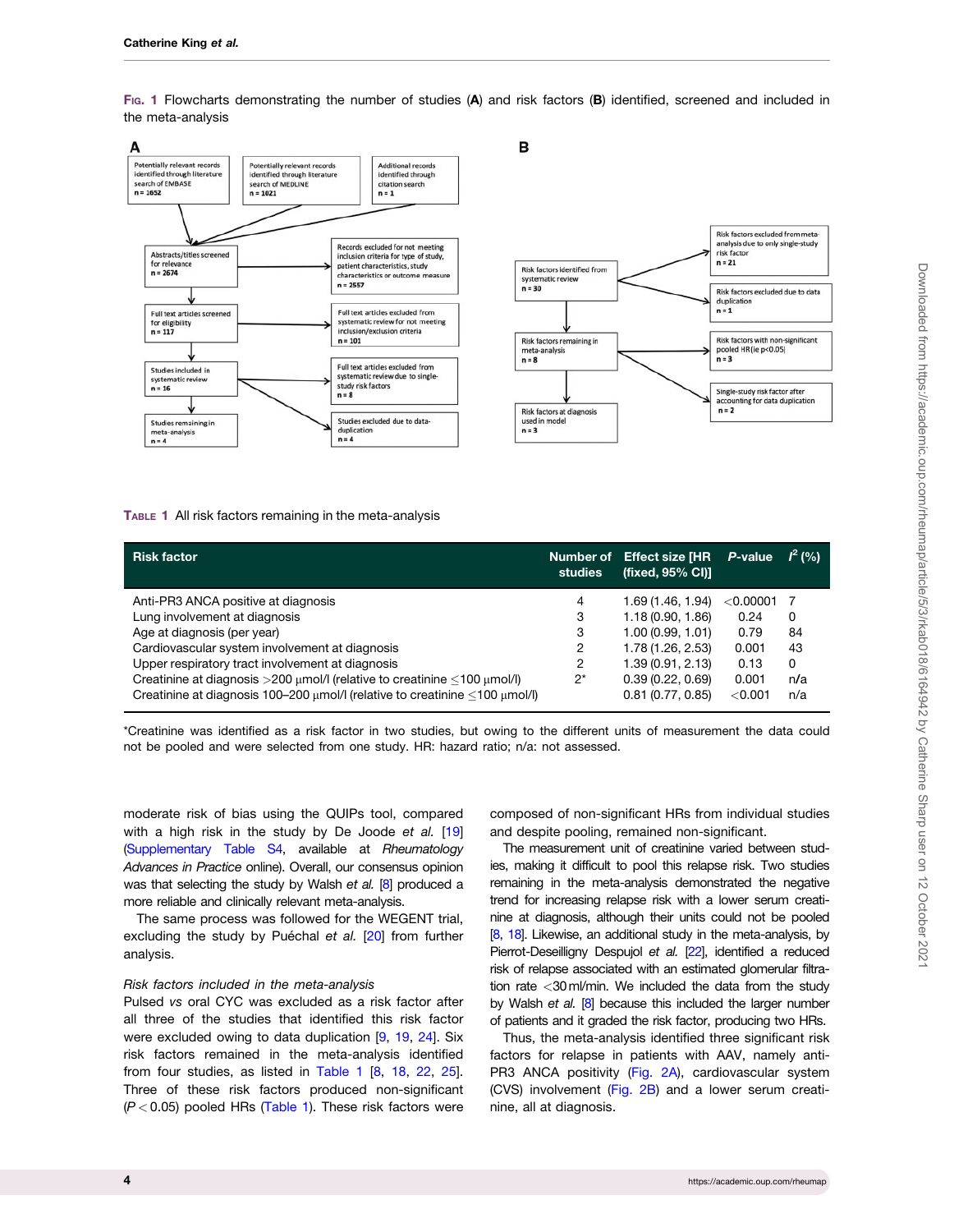<span id="page-4-0"></span>FIG. 2 Forest plots for risk factors included in the meta-analysis



(A) Relapse risk of pooled hazard ratio for anti-PR3 ANCA positive. (B) Relapse risk of pooled hazard ratio for cardiovascular system involvement.

TABLE 2 Comparison of patient demographics of the cohort used to test the model with pooled cohorts from the metaanalysis

| <b>Demographic</b>                              | <b>Patient cohort used</b><br>to test model ( $n = 182$ ) | Pooled median values from patient<br>cohorts included in meta-analysis ( $n = 1041$ ) |
|-------------------------------------------------|-----------------------------------------------------------|---------------------------------------------------------------------------------------|
| Age at diagnosis, median (range), years         | 57 (17-85)                                                | 59                                                                                    |
| Male gender, %                                  | 58                                                        | 55                                                                                    |
| White British ethnicity, %                      | 89                                                        | 87                                                                                    |
| Anti-PR3 positive at diagnosis, %               | 61                                                        | 64                                                                                    |
| Creatinine at diagnosis, median (range), umol/l | 146 (44–1137)                                             | 190                                                                                   |
| Cardiovascular involvement at diagnosis, %      | 6                                                         |                                                                                       |
| Relapse in first 5 years, %                     | 41                                                        | 41                                                                                    |
| Duration of follow-up, median (range), months   | 133 (7–329)                                               | 46                                                                                    |

#### Publication bias

A funnel plot was constructed for the risk factor shown in the most studies, anti-PR3 ANCA positivity, in which a measure of the study size was plotted against the HR. This was done to detect publication bias or the smallstudy effect. We had only four studies plotted on the chart; therefore, it was difficult to assess for asymmetry and this has not been included. During the screening for this review and when assessing the quality of the included studies, it became apparent that the HR for nonsignificant risk factors was not always published, which might have introduced an element of reporting bias to this review.

#### How useful are risk factors for predicting relapse in a real-world setting?

#### Creating the model

The secondary aim of this study was to develop a model to predict relapse. The three significant risk factors

included in this model were anti-PR3 ANCA positivity [HR 1.69 (95% CI 1.46, 1.94)], CVS involvement [HR 1.78 (95% CI 1.26,2.53)], creatinine >200 mmol/l (relative to creatinine ≤100 μmol/l) [HR 0.39 (95% Cl 0.22, 0.69)] and creatinine 101-200  $\mu$ mol/l (relative to creatinine  $\leq$ 100 µmol/l) [HR 0.81 (95% CI 0.77, 0.85)]. These HRs were combined to estimate HRs of every combination, as shown in [Supplementary Table S7,](https://academic.oup.com/rheumap/article-lookup/doi/10.1093/rap/rkab018#supplementary-data) available at Rheumatology Advances in Practice online.

#### Testing the model

Patient cohort. Data were used from 182 patients with AAV from a single tertiary centre to validate the model based on the three risk factors; the patient demographics of this cohort are shown in Table 2 and compared with the pooled patient cohorts included in the meta-analysis. One hundred and four (57%) of the patients relapsed with a median follow-up time of 133 months; 75 (41%) relapsed within 5 years (Table 2). One hundred and eleven (61%) of the patients were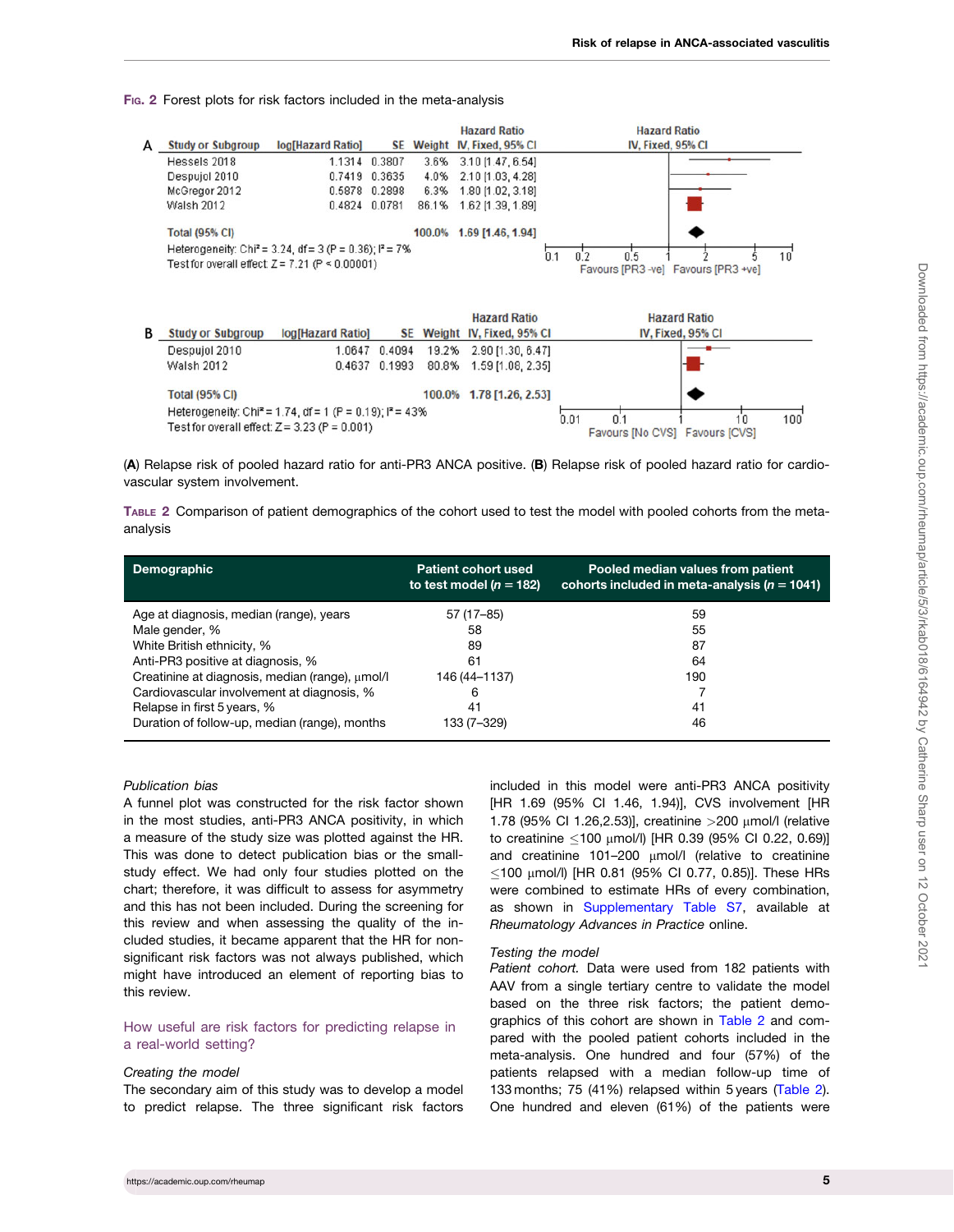TABLE 3 Results of Cox regression analysis of relapse-free survival in the 5 years following diagnosis for our patient cohort

| <b>Risk combination</b>                            | P-value | <b>HR (fixed, 95% CI)</b> | <b>Theoretical HR calculated</b><br>from meta-analysis |
|----------------------------------------------------|---------|---------------------------|--------------------------------------------------------|
| High creatinine, anti-PR3 negative, CVS negative   | 0.002   | 0.23(0.09, 0.60)          | 0.23                                                   |
| High creatinine, anti-PR3 positive, CVS negative   | 0.002   | 0.35(0.19, 0.67)          | 0.39                                                   |
| Medium creatinine, anti-PR3 negative, CVS negative | 0.001   | 0.22(0.09, 0.54)          | 0.48                                                   |
| Medium creatinine, anti-PR3 positive, CVS negative | 0.014   | 0.40(0.20, 0.83)          | 0.81                                                   |
| Low creatinine, anti-PR3 negative, CVS negative    | 0.059   | 0.45(0.20, 1.03)          | 0.59                                                   |
| Low creatinine, anti-PR3 postive, CVS negative     | Ref.    | Ref.                      | Ref.                                                   |

Comparison of relapse risk for the patient cohort calculated through Cox regression analysis, with the theoretical HR for the same combinations of risk factors identified from the meta-analysis. The theoretical HRs for the risk factor combinations were estimated by multiplying the HRs for the constituent risk factors identified from the meta-analysis. High creatinine, >200 µmol/l; medium creatinine, 100-200 µmol/l; low creatinine, <100 µmol/l. CVS: cardiovascular system; HR: hazard ratio; Ref.: reference category.



FIG. 3 Kaplan–Meier curve for relapse-free survival dependent on risk factors

anti-PR3 positive at diagnosis with a median creatinine of  $146 \mu$ mol/l; 33% had a creatinine at diagnosis  $\leq$ 100 μmol, 32% 101–200 μmol/l and 35% >200 μmol/l. Only 11 of 182 patients (6%) had CVS organ involvement at diagnosis.

Concordance statistics. Testing our model using these data produced a concordance (C-statistic) of 0.61, with a standard error of 0.029. The model was truncated at 5 years of follow-up; there was a very small improvement in the C-statistic to 0.62, with a standard error of 0.032.

Cox regression. We used Cox regression to assess the risk of relapse in our cohort of patients relative to the risk factors present in the patient at diagnosis, as shown in Table 3. We were unable to test CVS involvement reliably owing to the low incidence rate of 6% in our patients. We performed Cox regression analysis, truncated at 5 years, for the other six combinations of risk factors. Comparing the risk of relapse in our patient cohort for each possible outcome with the highest risk of relapse outcome (anti-PR3 ANCA positive and low creatinine), all but one was statistically significant  $(P < 0.05$ ; Table 3). The HRs estimated from the data were consistent with those derived from the results of the metaanalysis, as demonstrated in Table 3.

Kaplan–Meier curve for relapse-free survival. The Kaplan–Meier curve (Fig. 3) demonstrates relapse-free survival in the 5 years following diagnosis for our patients for the different combinations of risk factors. Although there is some overlap on the curve between outcomes, those patients with the highest risk (i.e. anti-PR3 positive and low creatinine) are clearly defined. We did not censor for death for the cumulative relapse-free survival because none of the patients in our cohort died without relapsing.

## **Discussion**

This is the first meta-analysis to study risk factors for relapse in AAV. We identified three significant risk factors from the meta-analysis: anti-PR3 ANCA positivity, CVS involvement and a lower serum creatinine at diagnosis. A pooled HR was calculated for each risk factor, which enabled us to attribute risk to specific combinations of risk factors in AAV and create a model.

The model we created appeared to be a modest approximation of relapse risk, but we could not test CVS involvement reliably within the model because its incidence was rare. We have demonstrated clearly through the Kaplan–Meier curve that the combination of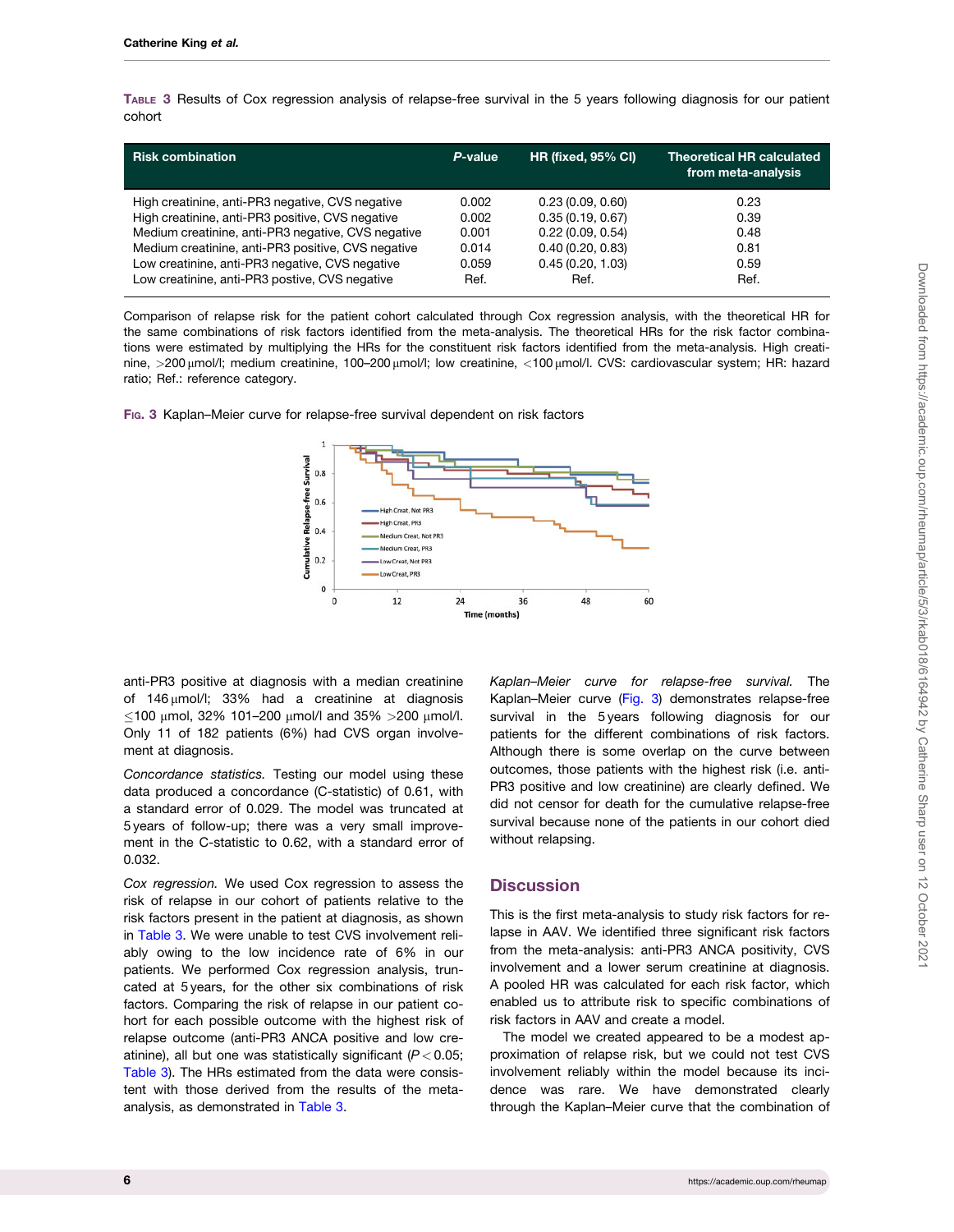<span id="page-6-0"></span>anti-PR3 ANCA positivity and preserved renal function in patients with AAV carries the greatest risk of relapse. Clinicians when presented with patients with both risk factors must consider a prolonged duration of maintenance therapy, but a model based around only two risk factors is unlikely to be clinically useful.

A previous systematic review by Mukhtyar et al. [\[28](#page-8-0)] looked at outcomes in AAV and identified similar risk factors for relapse, but a meta-analysis was not performed. Additionally, Tomasson et al. [[29](#page-8-0)] produced a meta-analysis looking specifically at ANCA measurements during remission to predict relapse. However, ours is the first meta-analysis identifying multiple risk factors for relapse in AAV. Multiple studies have shown that anti-PR3 ANCA-positive patients are at an increased risk of relapse compared with anti-MPO ANCApositive patients. Much less explored, and arguably contrary to what we might expect, is the reduced relapse risk associated with poorer renal function. It has been suggested that this might be attributable to the immune dysfunction caused by renal failure [\[30–32](#page-8-0)].

A strength of this review is testing the model using our patient cohort. This cohort appears to be comparable to the patient cohorts identified in the meta-analysis, providing assurance the results are valid ([Table 2](#page-4-0)) [[33](#page-8-0)]. The definition of relapse and cardiovascular organ involvement in our cohort matched each of the studies included in the meta-analysis.

Our meta-analysis has several limitations. A substantial proportion of the studies included in the systematic review had to be excluded from the meta-analysis, predominantly owing to data duplication. This highlights the limited data sets we have looking at relapse risk in this cohort of patients. The evidence for pulsed CYC as a risk factor for relapse compared with oral CYC is strongly established; however, this was not included after all of the studies identifying it were removed owing to data duplication. Although this is an important risk factor that is not included in the meta-analysis, we could not have validated this in the model using our cohort, because all of our patients are now managed with pulsed CYC owing to the increased side-effect profile associated with oral use. In addition, many of the newer trials, such as RAVE, MAINRITSAN and PEXIVAS, recruited patients with new and relapsing disease [[34](#page-8-0)– [36\]](#page-8-0). Relapsing disease was one of the exclusion criteria for this meta-analysis, because previous relapse can be a confounding factor to further relapse. There should be scope for post-hoc analysis of more recent trials, such as RITUXVAS, to recognize new factors and endorse already identified factors affecting relapse outcome in AAV. A greater focus on biomarkers might provide more robust risk factors.

Excluding studies to account for data duplication might have introduced bias, but the sensitivity analysis performed for the risk factors was reassuring. The largest study included in this review contained data from a pooled post-hoc analysis from multiple RCTs. Including the data from the original RCTs would have been

preferable, but many of these RCTs did not meet the inclusion criteria for the systematic review. Additionally, pooled analyses looked at multiple risk factors with a much larger number of patients over a longer period of follow-up compared with the original RCTs.

We did not include risk factors in the meta-analysis that were identified in only a single study in order to improve the reliability of the model; many of these were not significant and, by definition, not therefore a risk factor. Although excluding significant factors might have introduced selection bias, we do not feel that the addition of these factors would have changed the clinical usefulness of the model.

Initially, patients with Eosinophilic granulomatosis with polyangiitis (EGPA) were included in our search strategy. Although EGPA is classified as an AAV, it behaves differently from Granulomatosis with Polyangiitis and Microscopic Polysangiitis and it is rarer; therefore, there has been less research into this subgroup. It became apparent that the predictors of relapse for this vasculitis, such as eosinophil count and anti-MPO positivity, were different, and we made a decision to exclude patients with EGPA from the meta-analysis [[37\]](#page-8-0). Not having stipulated this from the outset might have introduced selection bias.

A common limitation with meta-analyses is the comparability of the cohorts and the appropriateness of the comparison. The included cohorts differed in terms of the induction and maintenance treatment and durations, AAV subgroups and disease severity. None of the four studies included in the meta-analysis was a RCT. For these studies, the quality of the multivariate analysis to identify risk factors was reliant upon adjusting for confounding factors, and there was some variation between studies. Although this is commented on in the quality assessment of each study, studies were not excluded entirely based on this quality assessment. Additionally, relapse risk appears to change over time; there was a range of follow-up for the studies between 35 and 50 months. When testing the model, we truncated the follow-up for our cohort of patients to 5 years given that Cox regression relies on the assumption that the HR stays the same over time. Despite this variation within the meta-analysis, the heterogeneity was generally low.

#### **Conclusion**

Anti-PR3 positivity, a lower serum creatinine and CVS involvement at diagnosis are all associated with an increased risk of relapse, and a combination of these risk factors can be used to predict an individualised relapse risk. To produce a clinically useful model to stratify risk and guide the duration of maintenance treatment, we need to identify a greater number of risk factors, with a focus towards more robust biomarkers.

## Acknowledgements

We thank Mary Ingram (librarian at the Centre for Epidemiology Versus Arthritis, University of Manchester) for her help with formulating the search strategy.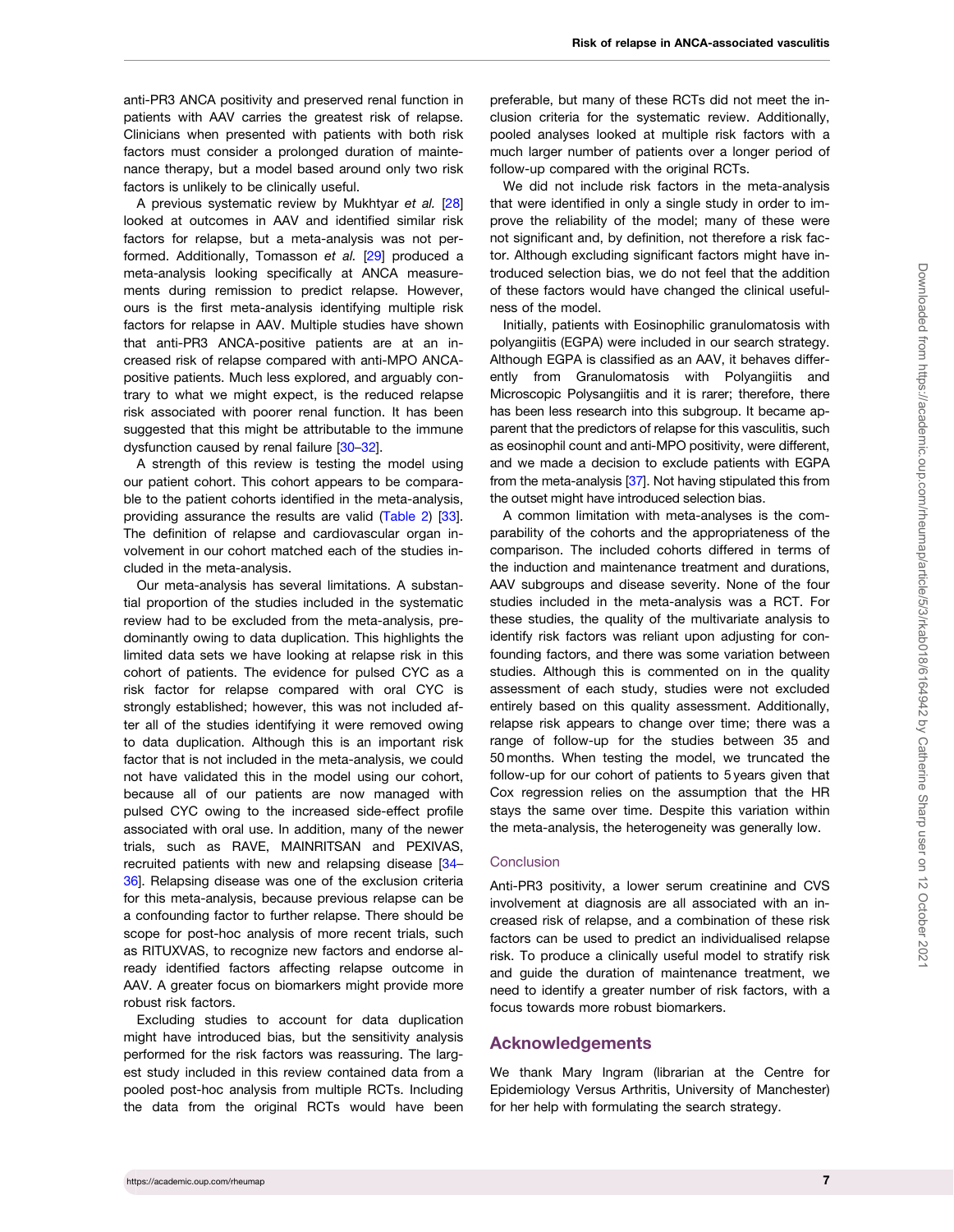<span id="page-7-0"></span>Catherine King is funded by the National Institute for Health Research (NIHR) Academic Clinical Fellow programme for this research project.

Funding: No specific funding was received from any bodies in the public, commercial or not-for-profit sectors to carry out the work described in this article.

Disclosure statement: Neil Basu has grants from Vifor, personal fees from Roche; outside the submitted work. The other authors have declared no conflicts of interest.

## Data availability statement

Additional data underlying this article which are not already available in the article or in its online [supplemen](https://academic.oup.com/rheumap/article-lookup/doi/10.1093/rap/rkab018#supplementary-data)[tary material](https://academic.oup.com/rheumap/article-lookup/doi/10.1093/rap/rkab018#supplementary-data), will be shared on reasonable request to the corresponding author.

## Supplementary data

[Supplementary data](https://academic.oup.com/rheumap/article-lookup/doi/10.1093/rap/rkab018#supplementary-data) are available at Rheumatology Advances in Practice online.

## **References**

- [1](#page-1-0) Fauci AS, Haynes BF, Katz P, Wolff SM. Wegener's granulomatosis: prospective clinical and therapeutic experience with 85 patients for 21 years. Ann Intern Med 1983;98:76–85.
- [2](#page-1-0) Walton EW. Giant-cell granuloma of the respiratory tract (Wegener's granulomatosis). Br Med J 1958;2:265–70.
- [3](#page-1-0) Flossmann O, Berden A, de Groot K et al.; for the European Vasculitis Study Group. Long-term patient survival in ANCA-associated vasculitis. Ann Rheum Dis 2011;70:488–94.
- [4](#page-1-0) Robson J, Doll H, Suppiah R et al. Damage in the ancaassociated vasculitides: long-term data from the European vasculitis study group (EUVAS) therapeutic trials. Ann Rheum Dis 2015;74:177–84.
- [5](#page-1-0) Hoffman GS, Kerr GS, Leavitt RY et al. Wegener granulomatosis: an analysis of 158 patients. Ann Intern Med 1992;116:488–98.
- [6](#page-1-0) Yates M, Watts RA, Bajema IM et al. EULAR/ERA-EDTA recommendations for the management of ANCAassociated vasculitis. Ann Rheum Dis 2016;75:1583–94.
- [7](#page-1-0) Ntatsaki E, Carruthers D, Chakravarty K et al.; BSR and BHPR Standards, Guidelines and Audit Working Group. BSR and BHPR guideline for the management of adults with ANCA-associated vasculitis. Rheumatology 2014; 53:2306–9.
- [8](#page-2-0) Walsh M, Flossmann O, Berden A et al.; European Vasculitis Study Group. Risk factors for relapse of antineutrophil cytoplasmic antibody-associated vasculitis. Arthritis Rheum 2012;64:542–8.
- [9](#page-2-0) Morgan MD, Szeto M, Walsh M et al.; European Vasculitis Society. Negative anti-neutrophil cytoplasm antibody at switch to maintenance therapy is associated

with a reduced risk of relapse. Arthritis Res Ther 2017; 19:129.

- 10 Karras A, Pagnoux C, Haubitz M et al. Randomised controlled trial of prolonged treatment in the remission phase of ANCA-associated vasculitis. Ann Rheum Dis 2017;76:1662–8.
- 11 De Groot K, Rasmussen N, Bacon PA et al.; for the European Vasculitis Study Group. Randomized trial of cyclophosphamide versus methotrexate for induction of remission in early systemic antineutrophil cytoplasmic antibody-associated vasculitis. Arthritis Rheum 2005;52: 2461–9.
- [12](#page-2-0) Hiemstra TF, Walsh M, Mahr A et al.; European Vasculitis Study Group (EUVAS). Mycophenolate mofetil vs azathioprine for remission maintenance in antineutrophil cytoplasmic antibody-associated vasculitis: a randomized controlled trial. JAMA 2010;304: 2381–8.
- 13 Pagnoux C, Mahr A, Hamidou MA et al.; French Vasculitis Study Group. Azathioprine or methotrexate maintenance for ANCA-associated vasculitis. N Engl J Med 2008;359:2790–803.
- 14 Jayne DR, Gaskin G, Rasmussen N et al.; European Vasculitis Study Group. Randomized trial of plasma exchange or high-dosage methylprednisolone as adjunctive therapy for severe renal vasculitis. J Am Soc Nephrol 2007;18:2180–8.
- 15 Jayne D, Rasmussen N, Andrassy K et al.; European Vasculitis Study Group. A randomized trial of maintenance therapy for vasculitis associated with antineutrophil cytoplasmic autoantibodies. N Engl J Med 2003;349:36–44.
- 16 de Groot K, Harper L, Jayne DRW et al. Pulse versus daily oral cyclophosphamide for induction of remission in antineutrophil cytoplasmic antibody-associated vasculitis: a randomized trial. Ann Intern Med 2009;150: 670–80.
- [17](#page-2-0) Hayden JA, Cote P, Bombardier C. Evaluation of the quality of prognosis studies in systematic reviews. Ann Intern Med 2006;144:427–37.
- [18](#page-3-0) Hessels AC, Rutgers A, Sanders JSF, Stegeman CA. Thiopurine methyltransferase genotype and activity cannot predict outcomes of azathioprine maintenance therapy for antineutrophil cytoplasmic antibody associated vasculitis: a retrospective cohort study. PLoS One 2018;13:e0195524.
- [19](#page-2-0) de Joode AAE, Sanders JSF, Puéchal X et al. Long term azathioprine maintenance therapy in ANCA-associated vasculitis: combined results of long-term follow-up data. Rheumatology 2017;56:1894–901.
- [20](#page-3-0) Puéchal X, Pagnoux C, Perrodeau E et al.; French Vasculitis Study Group. Long-term outcomes among participants in the Wegent trial of remission-maintenance therapy for granulomatosis with polyangiitis (Wegener's) or microscopic polyangiitis. Arthritis Rheumatol 2016;68: 690–701.
- 21 Walsh M, Faurschou M, Berden A et al.; European Vasculitis Study Group. Long-term follow-up of cyclophosphamide compared with azathioprine for initial maintenance therapy in ANCA-associated vasculitis. Clin J Am Soc Nephrol 2014;9:1571–6.